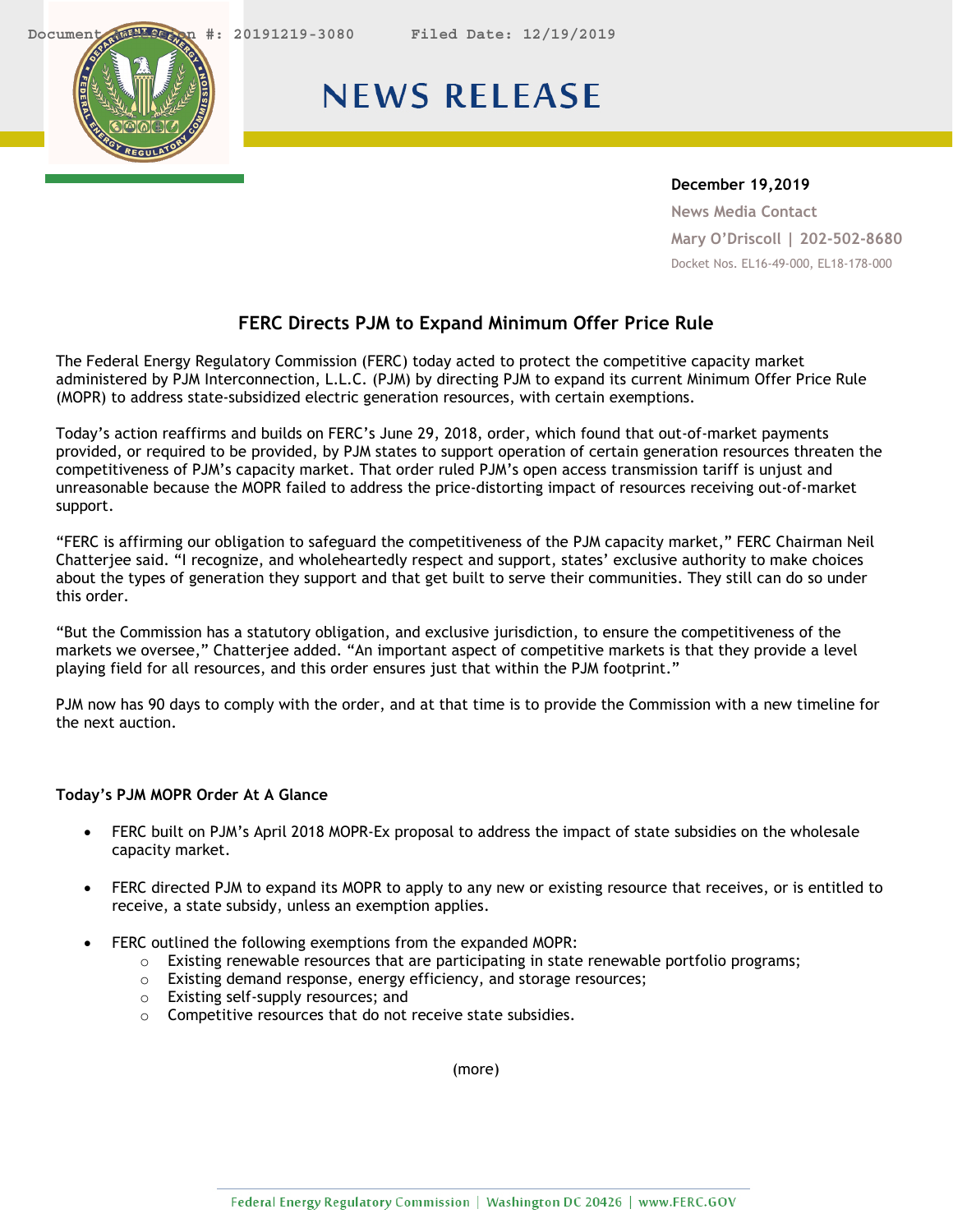- FERC provided additional guidance regarding exemptions:
	- $\circ$  A new or existing resource that does not otherwise qualify for an exemption may seek a unit-specific exemption.
	- $\circ$  The expanded MOPR only applies to state-subsidized resources. Resources with federal subsidies will not be subject to the MOPR.
- FERC defined subsidies as:
	- o A direct or indirect payment, concession, rebate, subsidy, non-bypassable consumer charge, or other financial benefit that is (1) a result of any action, mandated process, or sponsored process of a state government, a political subdivision or agency of a state, or an electric cooperative formed pursuant to state law, and that (2) is derived from or connected to the procurement of (a) electricity or electric generation capacity sold at wholesale in interstate commerce, or (b) an attribute of the generation process for electricity or electric generation capacity sold at wholesale in interstate commerce, or (3) will support the construction, development, or operation of a new or existing capacity resource, or (4) could have the effect of allowing a resource to clear in any PJM capacity auction
- FERC adopted an expanded MOPR rather than PJM's Resource Carve-Out (RCO) and Extended RCO proposals. FERC determined that those proposals would unacceptably distort the markets, inhibiting incentives for competitive investment in the PJM market over the long term. PJM's longstanding Fixed Resource Requirement Alternative remains unchanged in the PJM tariff.
- FERC gave PJM 90 days to comply.
	- o PJM is to provide new auction timelines on compliance.

R-20-10

(30)